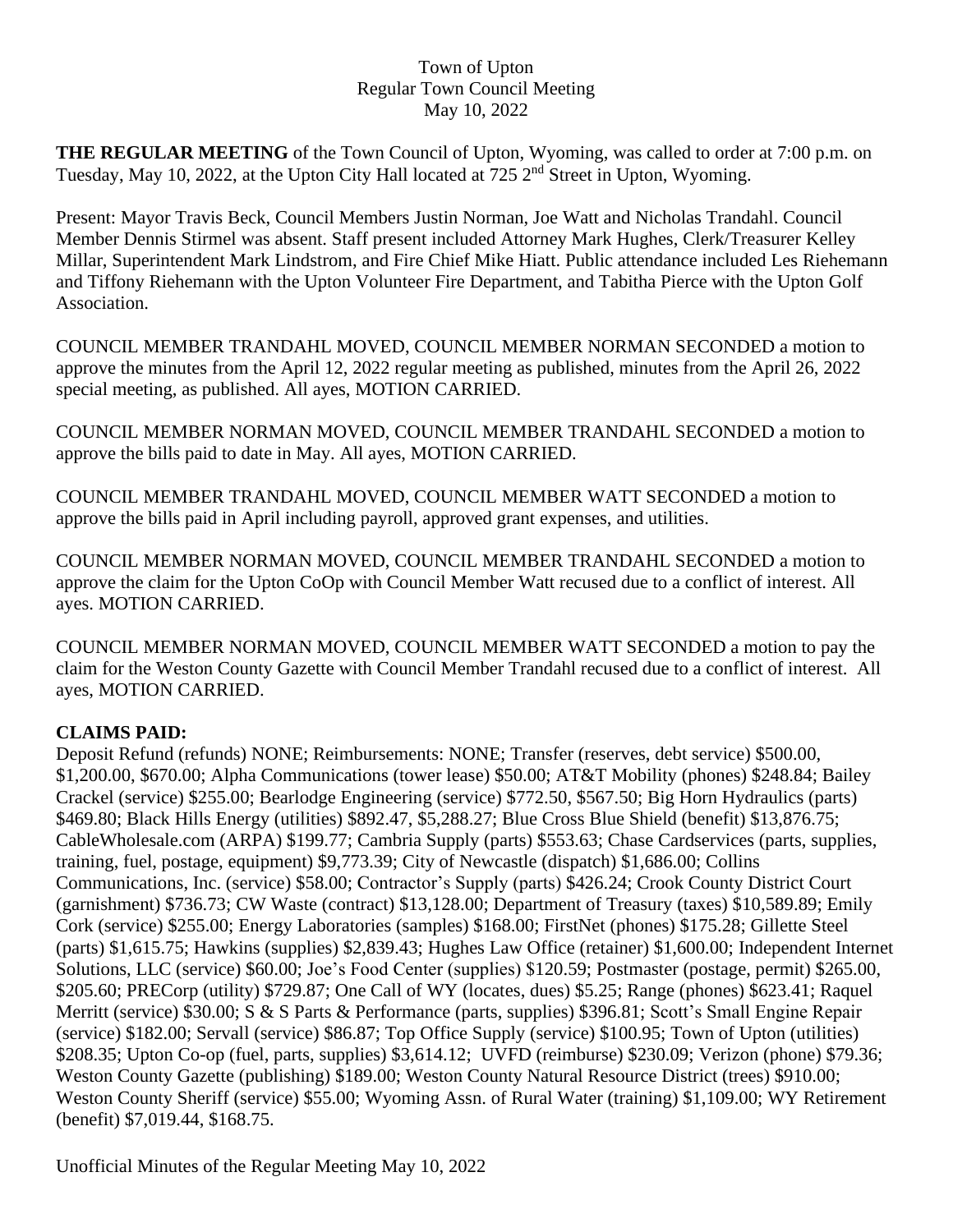The following invoices will be paid from grant and/or loan funds when received: Bearlodge Engineering \$775.00 Willow Street Project.

**SALARIES:** \$32,131.57

## **CLAIMS DENIED:** NONE

Mayor Beck noted the following proclamations: Nation Historic Preservation Month May 2022 All proclamations are available at [www.townofupton.com](http://www.townofupton.com/) and in person at city hall.

Tabitha Pierce from the Upton Golf Association was present, though other members of the association were unable to attend. Mayor Beck gave Ms. Pierce some deliverables for the association for the next regular meeting, including the submission of a budget request and the association's financial statements as per the management contract.

There was no update on the WYDOT Pathways Master Plan.

Mayor Beck asked for public comment regarding the third and final reading of Ordinance No. 1, Series, 2022; there being none, COUNCIL MEMBER WATT MOVED, COUNCIL MEMBER TRANDAHL SECONDED a motion to approve Ordinance No. 1, Series 2022 entitled: AN ORDINANCE AMENDING SECTION 6.04.040 OF TITLE 6 (ANIMALS) OF THE UPTON MUNICIPAL CODE AND PROVIDING FOR AN EFFECTIVE DATE. The amendment to the ordinance effectively changes the expiration date of pet licenses from March 1<sup>st</sup> each year to December 31<sup>st</sup>. A copy of the ordinance is available at [www.townofupton.com](http://www.townofupton.com/) or in person at city hall. New pet licenses will be issued beginning January 1, 2023 and those with 2021 licenses can use those until that date. A reminder that ALL dogs and cats over three months of age MUST be licensed through City Hall with proof of current rabies vaccination. Pet licenses are \$15.00 for an unaltered animal and \$5.00 for a fixed animal.

Clerk/Treasurer Millar gave a brief update on the dispatch discussion that had taken place during the Weston County Commissioner's May 3, 2022 meeting. Further updates will be delivered as available.

Mayor Beck asked for public comment regarding the scheduling of the Annual Appropriations Hearing; there being none, COUNCIL MEMBER WATT MOVED, COUNCIL MEMBER TRANDAHL SECONDED a motion to approve holding the Annual Appropriations Hearing for the Fiscal Year Ending June 30, 2023 at approximately 6:45 p.m. on Tuesday, June 14, 2022 before the regular meeting. All ayes, MOTION CARRIED.

Mayor Beck asked for public comment regarding holding a budget amendment hearing in the following particulars:

Increase the General Fund Budget by \$33,013.00 by budgeting \$22,050.00 from general fund cash reserves and \$10,963.00 from the ARPA Fund Reserve. The funds will be used to cure end of the year expenditures for city hall building maintenance in the amount of \$2,000.00, convention and meeting expenses in the amount of \$2,500.00, training and education expenses in the amount of \$150.00, dues and fees in the amount of \$4,000.00, street department equipment maintenance and repairs in the amount of \$17,000.00 that are above and beyond anticipated expenditures; and ARPA expenditures in the amount of \$10,963.00 to the total allotment of \$91,575.00 received.

This matter is to be heard at approximately 7:30 p.m. during the regular meeting on Tuesday, June 14, 2022. All ayes, MOTION CARRIED.

The second budget workshop has been scheduled for Monday, May 23, 2022 at 7:00 p.m.

Unofficial Minutes of the Regular Meeting May 10, 2022